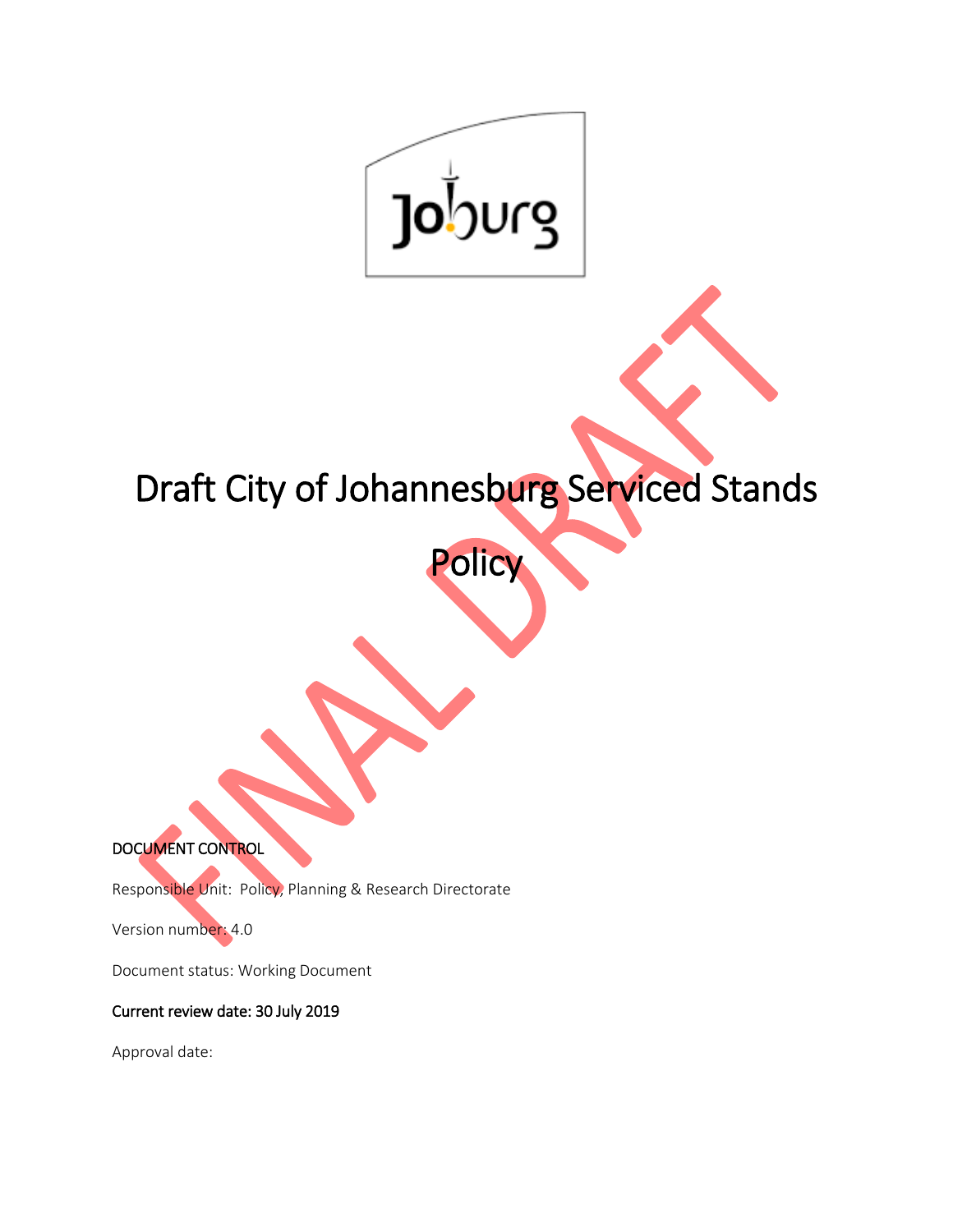# TABLE OF CONTENTS

| 1.                                                                                            |  |
|-----------------------------------------------------------------------------------------------|--|
| 2.                                                                                            |  |
| 3.                                                                                            |  |
| 4.                                                                                            |  |
| 5.                                                                                            |  |
| 6.                                                                                            |  |
| 7 <sub>1</sub>                                                                                |  |
|                                                                                               |  |
|                                                                                               |  |
|                                                                                               |  |
| 8.1 Assistance for Qualifying beneficiaries for assistance as outline in the National Housing |  |
|                                                                                               |  |
|                                                                                               |  |
|                                                                                               |  |
|                                                                                               |  |
|                                                                                               |  |
|                                                                                               |  |
| 10. Registration with the National Housing Needs Register (NHNR)  P10                         |  |
|                                                                                               |  |
|                                                                                               |  |
|                                                                                               |  |
|                                                                                               |  |
|                                                                                               |  |
|                                                                                               |  |
|                                                                                               |  |
|                                                                                               |  |
|                                                                                               |  |
|                                                                                               |  |
|                                                                                               |  |
|                                                                                               |  |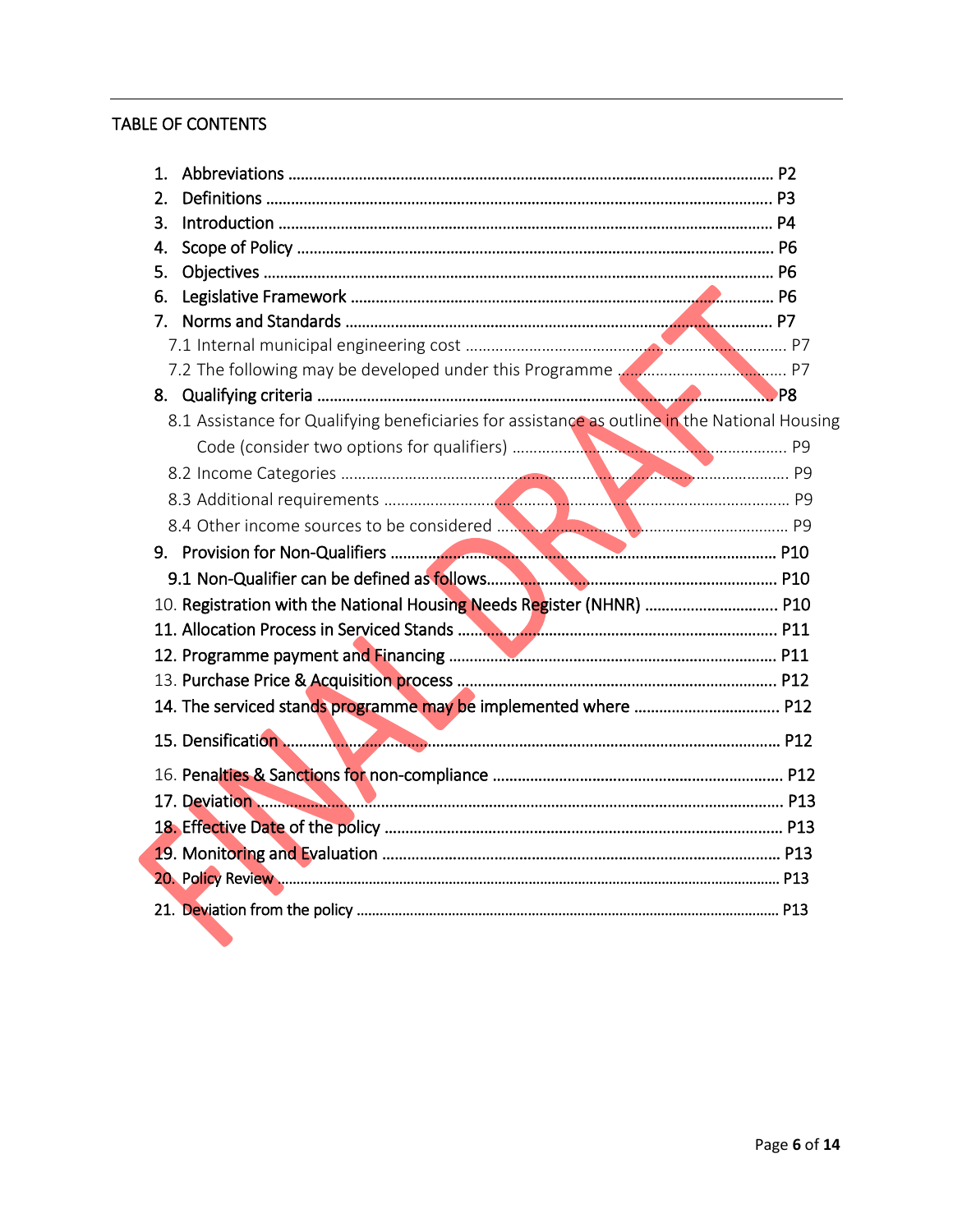# 1. ABBREVIATIONS

| <b>BNG</b>   | Breaking New Ground previously termed RDP Housing    |
|--------------|------------------------------------------------------|
| CoJ          | City of Johannesburg                                 |
| <b>DSD</b>   | Department of Social Development                     |
| ED           | <b>Executive Director</b>                            |
| <b>FLISP</b> | Finance Linked Individual Subsidy Programme          |
| EPHP         | Enhanced People's Housing Processes Programme        |
| <b>ISUP</b>  | Informal Settlements Upgrading Programme             |
| <b>IRDP</b>  | Integrated Residential Development Programme         |
| <b>USDG</b>  | Urban Settlement Development Programme               |
| SDF          | Spatial Development Framework                        |
| <b>HSS</b>   | Housing Subsidy System                               |
| <b>JDA</b>   | Johannesburg Development Agency                      |
| <b>JSIP</b>  | Johannesburg Strategic Infrastructure Platform       |
| MEC          | Member of the Executive Council                      |
| <b>MMC</b>   | Member of the Mayoral Committee                      |
| <b>NHNR</b>  | <b>National Housing Needs Register</b>               |
| POPI Act     | Protection of Personal Information Act, No 4 of 2013 |
|              |                                                      |
|              |                                                      |
|              |                                                      |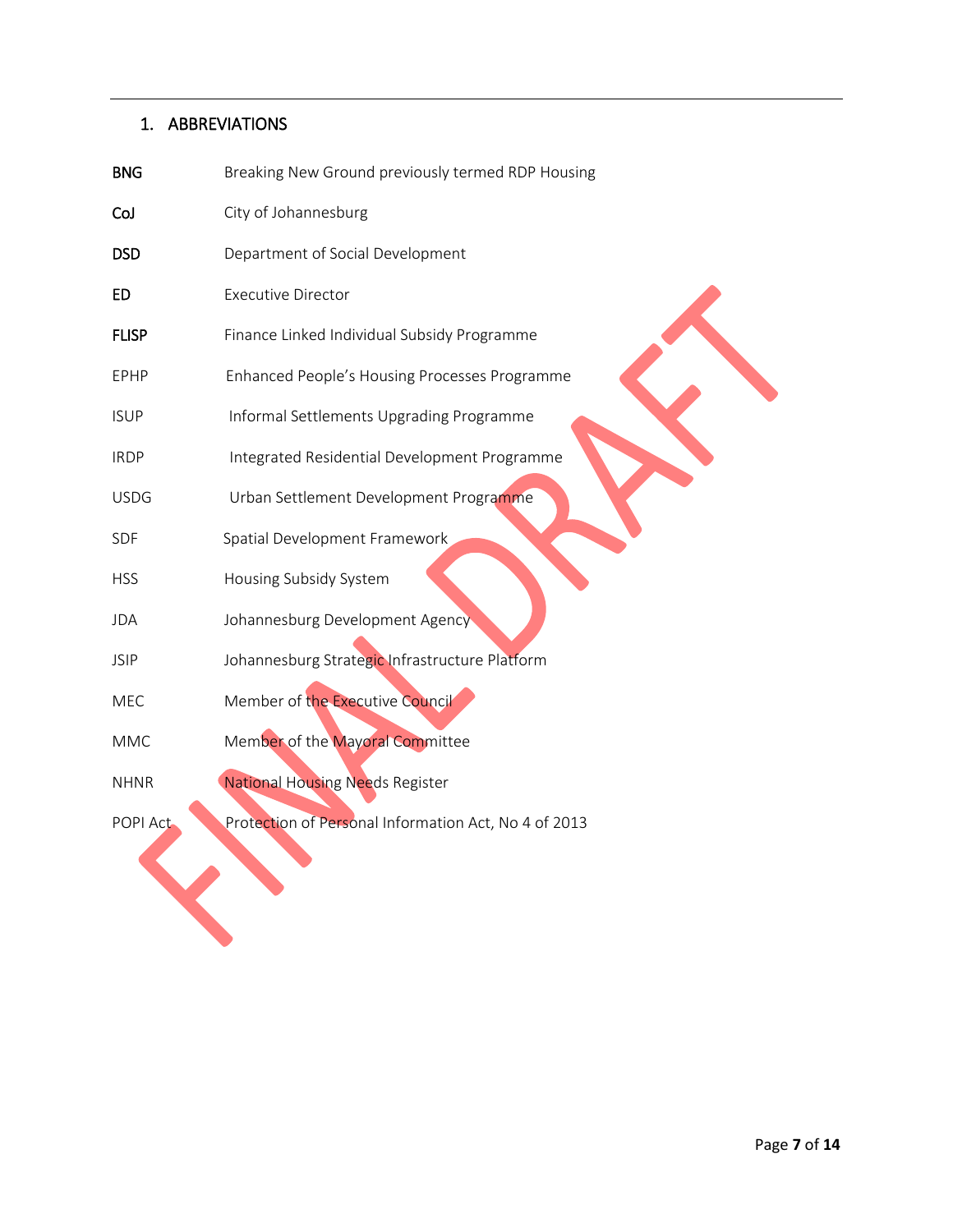## 1. DEFINITIONS

For purposes of this policy, unless otherwise stated, the following definitions shall apply

*"Applicant"* any person who makes a formal request, completed a registration and have their details captured on NHNR to be assisted to access housing benefit

*"Approved Applicant"* An applicant whose application for a housing benefit has passed all searchers by the HSS and not yet allocated a housing subsidy

*"Consolidation Subsidy"* – Housing subsidy instrument given to qualifying applicants who would have acquired a serviced site either through government assisted or individual initiatives and require a top slice to complete the construction of a top structure

"Department" means the Department of Housing in the City of Johannesburg "Enhanced Peoples Housing Process" (E-PHP) – Housing subsidy instrument that assists qualifying applicants who wish to enhance their houses by actively contributing towards the building of their own homes.

"Housing Subsidy System" (HSS) computerized system managed by the National Department

"Municipality" As defined and with the following pieces of legislation read together; Section 155 of Act 108 of 1996, Act 117 of 1998, Section 2 of Act 32 of 2000

"Executive Director" refers to department of Housing's Executive Director or any person with such authority

"Council" refers to the City of Johannesburg's

"National Housing Code" National housing policy passed in terms of Section 4 of the National Housing Act, Act 107 of 1997 documenting policy principles, guidelines and norms and standards which apply to Government's various housing assistance programmes introduced since 1994 and updated

"National Housing Needs Register" (NHNR) – A national housing needs identification and analysis tool used as an information database to capture all housing applicants in the province and where prospective beneficiaries will be drawn and invited to complete housing subsidy application

"Non-Qualifier" an applicant who do not satisfy the Housing Subsidy Scheme qualification criteria; Households/persons with a monthly income exceeding the maximum income limit as approved by the Minister from time to time;

- (i) Households headed by minors, who are not competent to contract in collaboration with the Department of Social Development;
- (ii) Persons without dependents;
- (iii) Persons who are not first-time home owners; and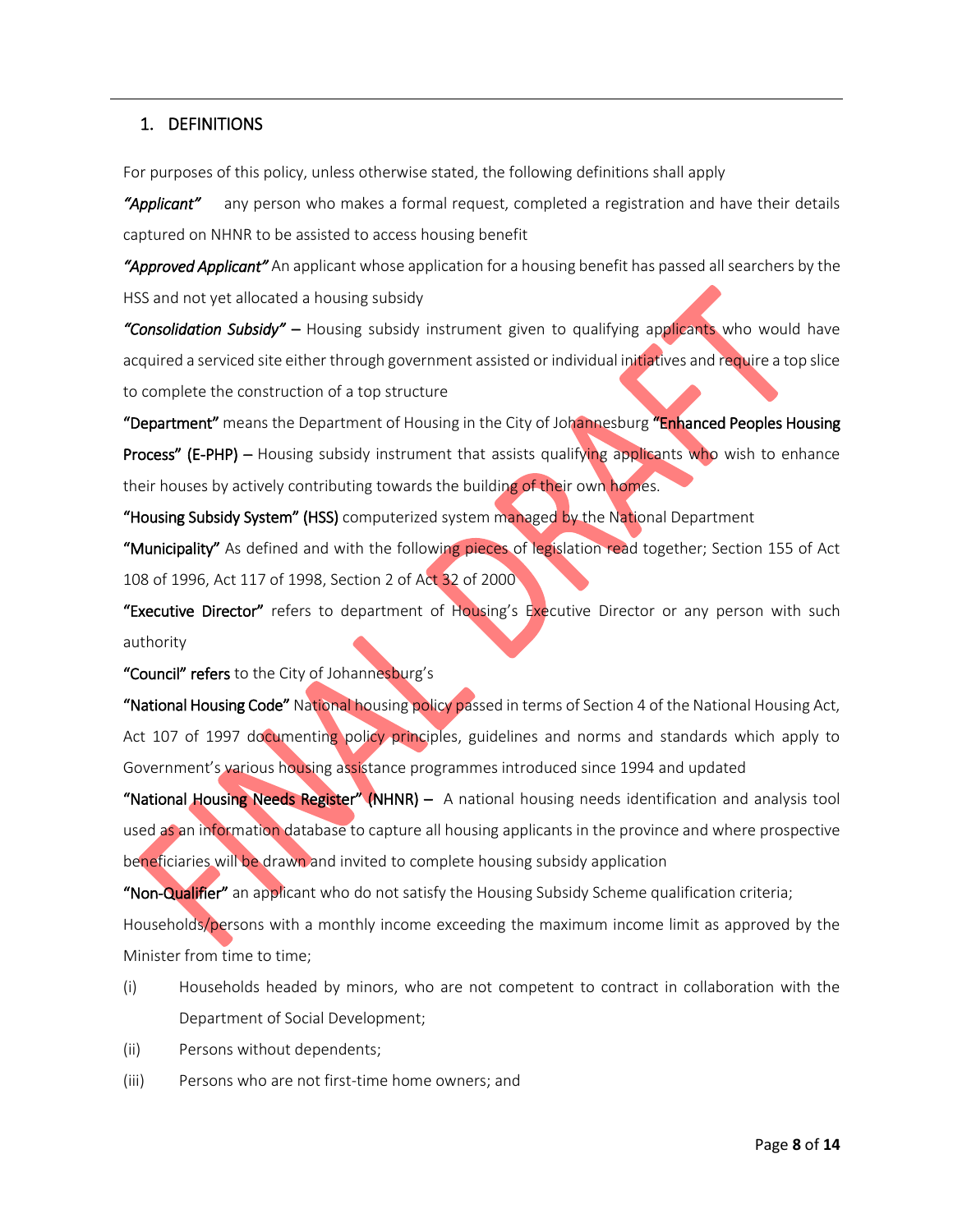(iv) Persons who have previously received housing assistance and who previously owned and/or currently own a residential property. Assistance may be considered on condition that access to benefits of the programme will be considered on a case by case basis to determine the facts and the

"Rudimentary Services" Roads, water, electricity, sanitation, refuse and waste removal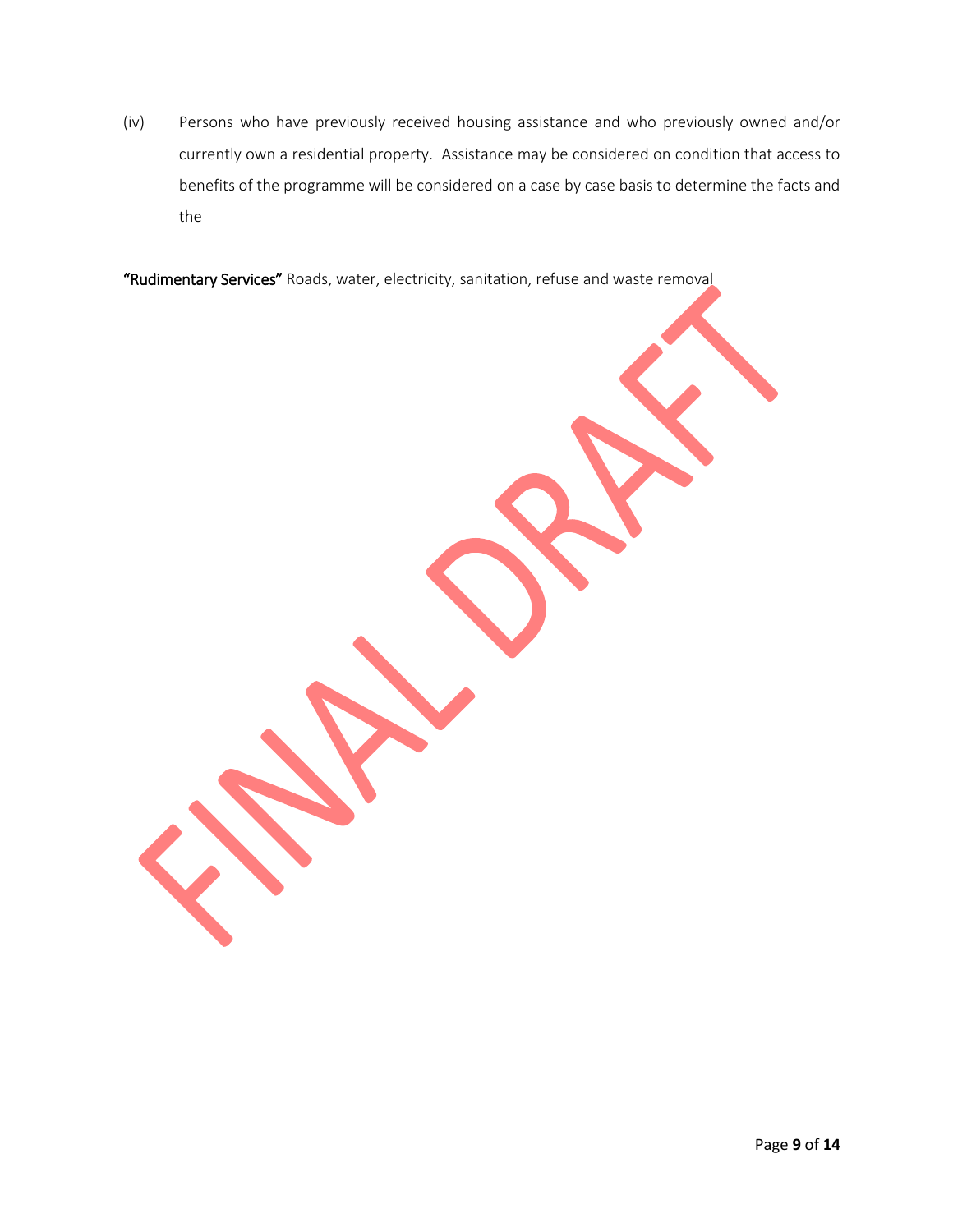#### 2. INTRODUCTION

Serviced sites has been provided as an option for non-qualifiers within the National Housing Code: IRDP, FLISP, Individual subsidies as well as Informal Settlements Upgrading Programme. Whilst the provision of the access to adequate housing has been largely implemented for qualifiers, a response to cater for those that have fallen in the gap due to various circumstances was identified. Currently there is no dedicated policy that comprehensively and directly caters for qualifiers to gain access to serviced sites. An initiative to drive the delivery of serviced stands was elevated by communities, earlier Alexander community and recently Eldorado Park, and surrounding areas.

The Mayor Mashaba pronounced as a Dipethogo strategy, a serviced stands approach, to not only provide access but speed up delivery of human settlements in the City Section 26 of the Constitution stipulates that "Everyone has the right to adequate housing. The state must take reasonable legislative and measures, within its available resources, to achieve the progressive realisation of this right"1. In fulfilling that right, the state has to use a plethora of various approaches to provide adequate housing to households. Both the National Development Plan and Outcome 8 on Sustainable Human Settlement and Improved Quality of Household Life proposes the land release method for housing targeting poor and lower-middle income household.

The Outcome 8 in particular outlines different roles and how much the national, provincial and local government should release land for housing. Even though the times spelled out in the Outcome 8 has passed, the demand for land for human settlement remains a thorny issue. Coupled with that is the growing list of people who are looking for shelter. With the changing of political landscape in the national discourse, the debate on the expropriation of land without compensation will put more pressure on government priorities in particular human settlement section of government. Already the City of Johannesburg is faced with land invasions from various regions of which some of these invasions are done by people who are interested in building their own homes and not relying on the state.

The Policy guidelines titled "Implementation Guidelines for the Disposal of the Serviced Site to Housing Subsidy to Non-Qualifiers in the City of Johannesburg" which was approved by Council (2014) set the tone for non-qualifiers. The increased call for serviced stands was however, more predominant from qualifiers who had waited longer to be allocated due to long delivery processes. A need to review in line with such

 $\overline{\phantom{a}}$ 

RSA Constitution, No 108 of 1996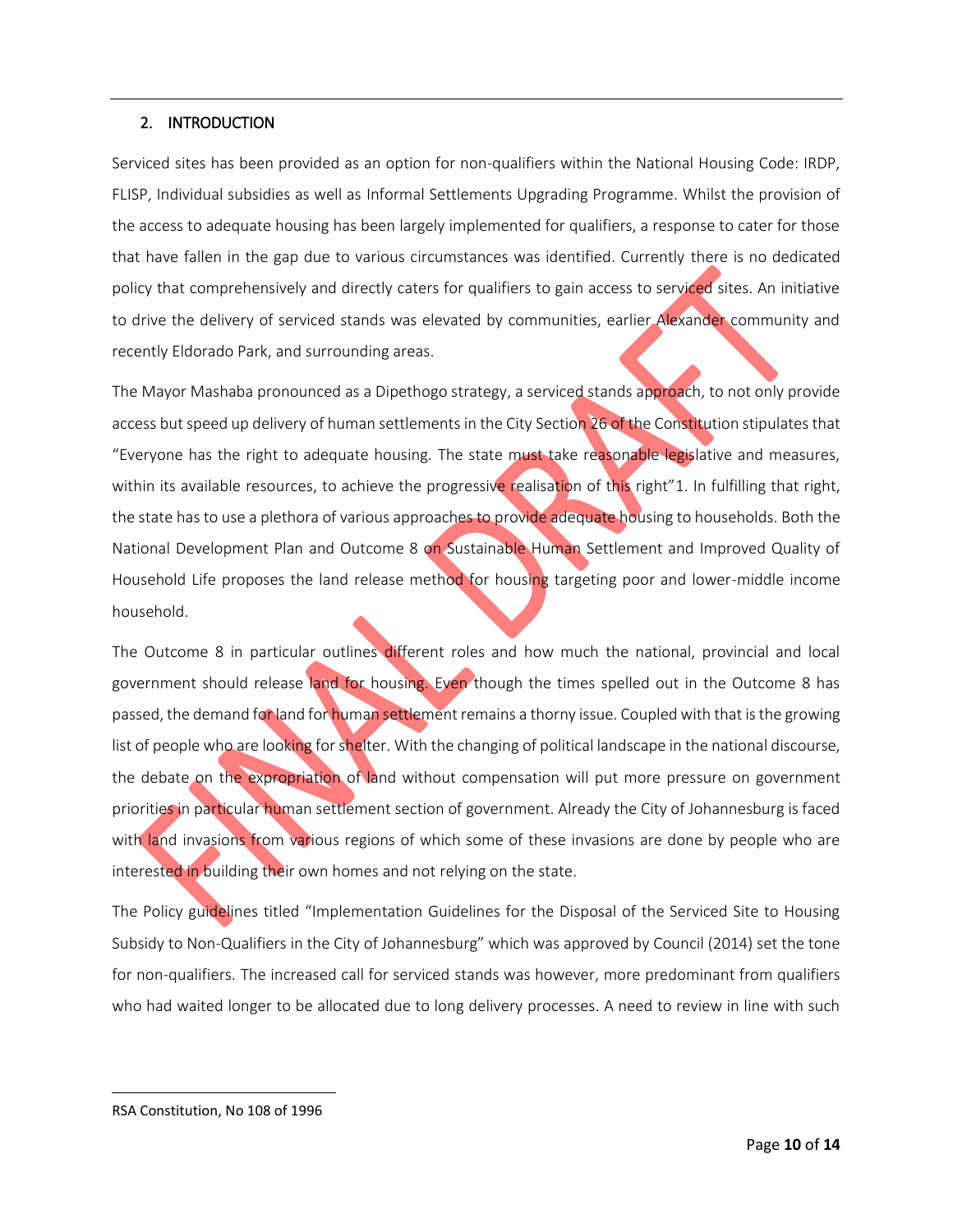developments and to align with the provincial and nationally initiated Rapid Land Release programme as pronounced by the Premier.

## 3. Scope of Policy

The policy shall cover any pursued initiatives by the City of Johannesburg in promoting incremental access to housing and incremental security of tenure.

## 5. Objectives

- 5.1. Provide for a systematic way of administering serviced stands projects as part of incremental housing in the City for people that can build for themselves;
- 5.2. Provide a systematic process to build capabilities for the project roll out;
- 5.3. Contribute to the provision of additional housing supply and dealing with housing backlog in the City;
- 5.4. Facilitate access to land for housing development & for socio and economic activities to realize and integrated developmental approach in the City;
- 5.5. Promote land release for access to housing and spatial transformation;

#### 6. Legislative Framework

The following legislation and policy informs the guiding principles and implementation of this policy:

- The Constitution of the Republic of South Africa, 1996;
- The Housing Act No. 107 of 1997;
	- The Urban Development Framework, 2000;
- The Breaking New Ground Strategy, 2004;
- The Provincial Inclusionary Housing Policy, 2007 ( CoJ Inclusionary once approved);
- National Social Housing Act, 2008;
- The National Housing Code, 2009;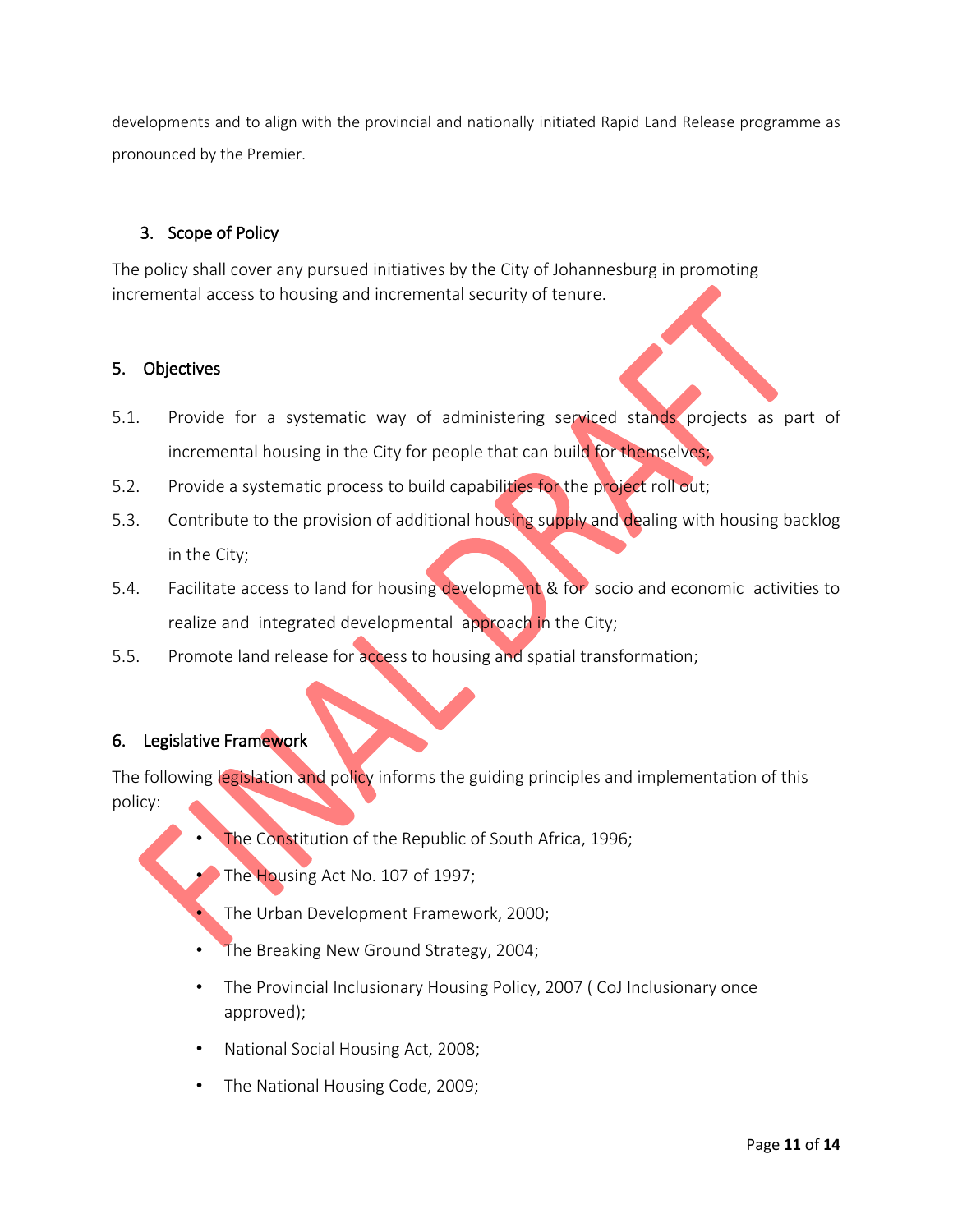• Spatial Development Framework, 2016 and

## 7. Norms and Standards

#### The following norms and standards shall be upheld

- a) All identified portions of land should be serviced and all required township development processes be completed or in their finality prior allocating any stands;
- b) Where Occupation certificates are granted prior the township development is finalised, a clear financed plan to be in place and implemented within the stipulated period;
- c) Approved standardised housing plan (layout) stands to be provided to set a minimum standard of allowed structures on the property;
- d) The property rates as charged by the municipality for the property, with subsequent increases thereof, except in instances where such beneficiaries are exempted by the municipality and have received such exemption in writing;
- e) No informal structure or shacks shall be erected on the allocated stand, unless a shack to allow for securing the site during the building process
- f) The disposal should observe densification and
- g) Once the stand is transferred the owner to align with building regulations for safety purposes
- 7.1. Internal municipal engineering cost:

# Through the implementation of section 2.5 a) of the IRDP as per the National Housing Code 2009:

- a) Where municipal engineering services are to be funded from the housing allocation to Provinces the services costs include all the costs related to the creation of serviced stands for the project area. This cost includes the costs in respect of township design, the design of the services, the installation of the approved services and supervision/project management.
- b) For this purpose the MEC shall take into account the need to comply with the National Norms and Standards in respect of the development of serviced stands.

# 7.2. The following may be developed under this Programme:

- a) Residential stands for housing subsidy scheme beneficiaries;
- b) Stands for non-housing subsidy scheme beneficiaries;
- c) Residential stands for higher income categories;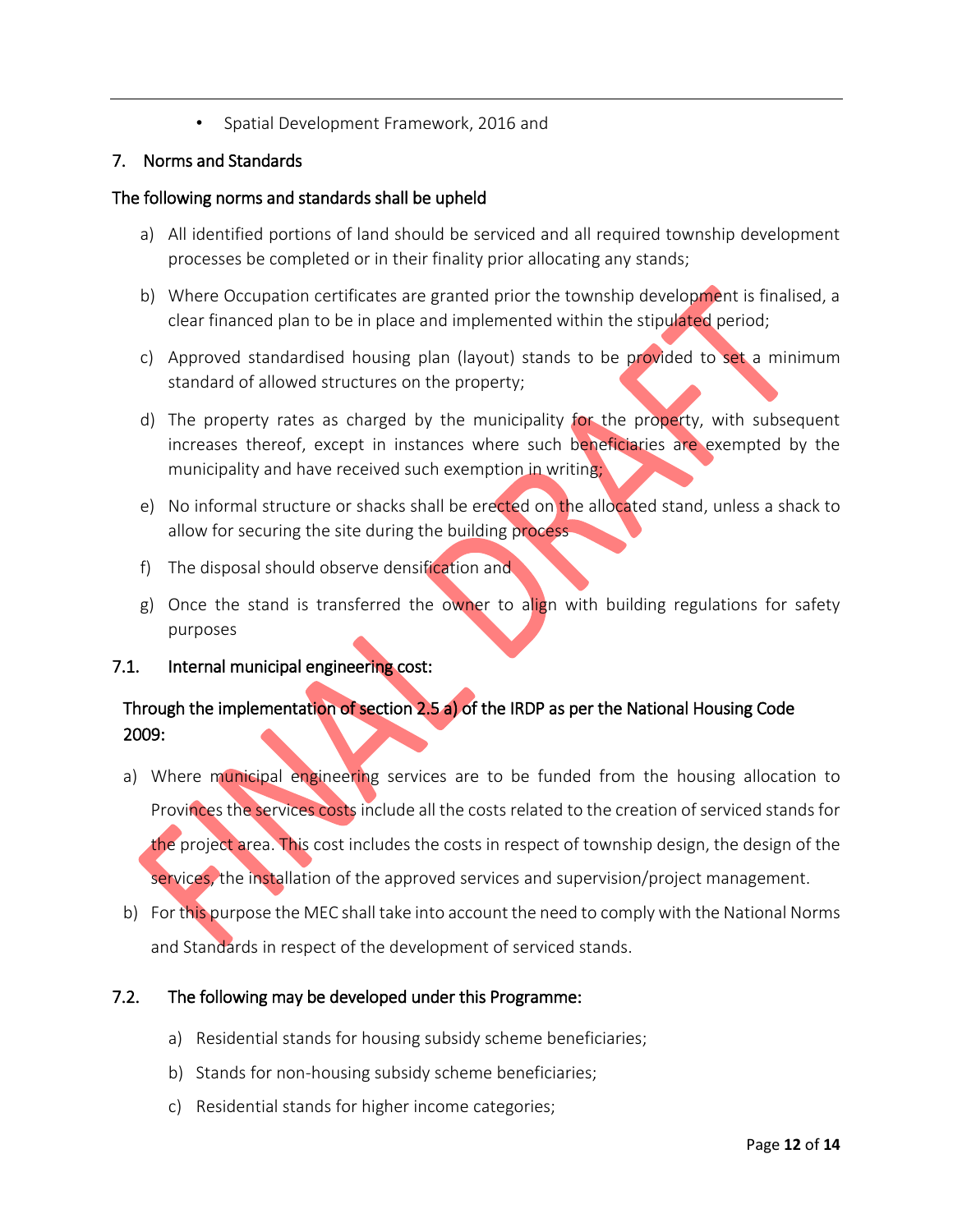- d) Stands for commercial and/ or business use;
- e) Institutional stands schools, police stations etc; and
- f) Stands for higher density scheme etc.
- g) The cost of township establishment may also be funded.
- h) The allocation and sale of the stands created under the programme will be directed by the nature of the stands and the profile of the beneficiaries.
- i) The principle of "the stand input cost" is also introduced and includes:
	- a) The land acquisition cost;
	- b) The cost of providing the basic municipal engineering services where such were funded from the housing allocation;
	- c) The cost related to the township establishment process; and
	- d) Any applicable transfer costs.

#### 8. Qualifying criteria

# The programme qualifying criteria will be in line to the National Housing Code prescripts, however, priority will be given to:

- a) South African citizens, as means of contributing to Land redistribution in addressing the landlessness of the citizens and disposition that occurred in the previous dispensation.
- b) Priority to be given to Individuals from the age of 35 years and above;
- c) People living with disability;
- d) Aged
- e) Persons without dependents: Depending on the income level as anticipated above, officials of the City should make the sites avail at either development cost or market related price. Beneficiaries should also be advised about other tenure options.
- f) Persons who are not first-time home owners: Depending on the income level as anticipated above, officials of the City should make the sites available at either development cost or fair market value. Beneficiaries should also be advised about other tenure options.
- g) Persons who have previously received housing assistance and who previously owned: Depending on the income level as anticipated above, officials of the City should make the sites available at either developmental cost or fair market value. Beneficiaries should also be advised about other tenure options.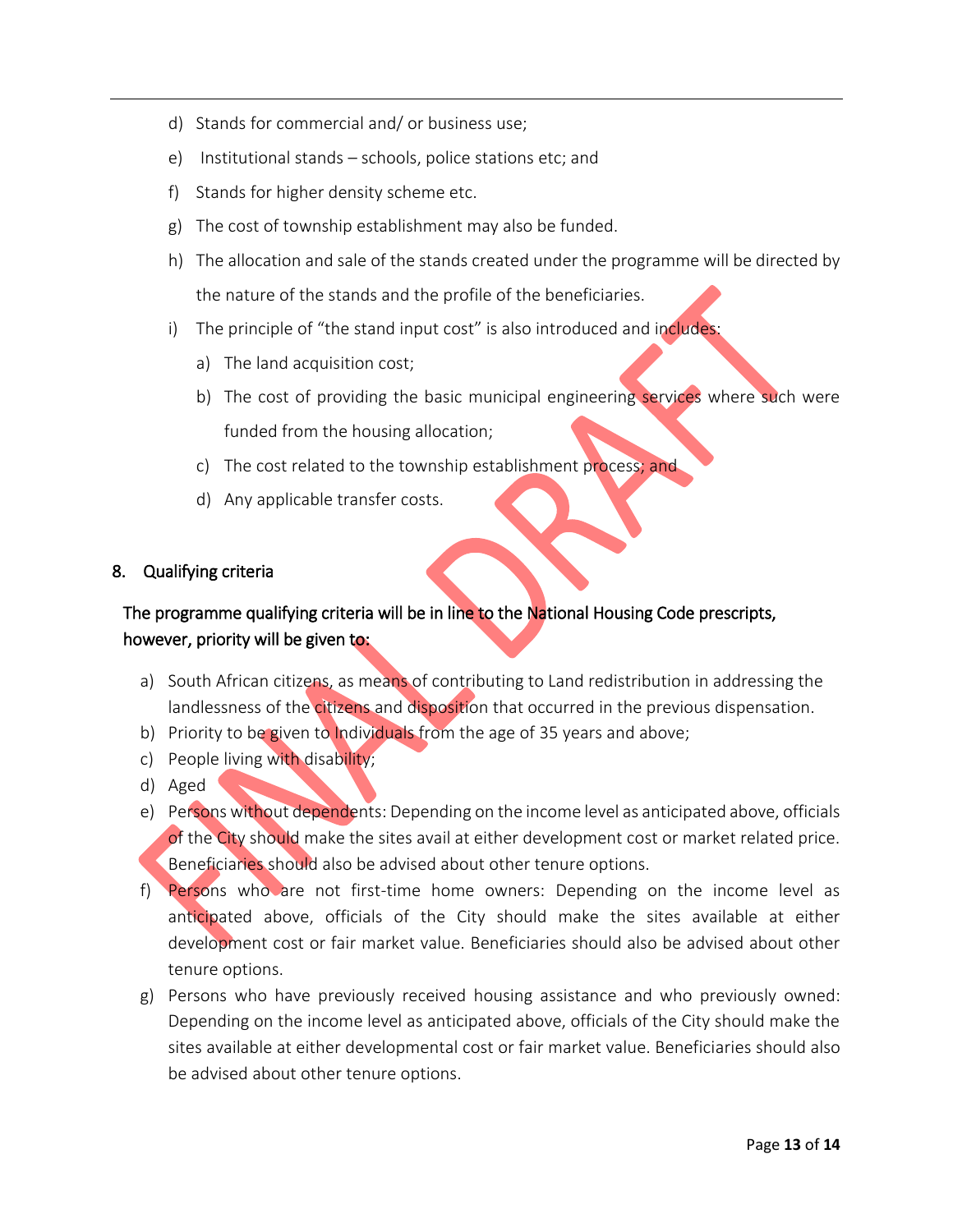- 8.1. Assistance for Qualifying beneficiaries for assistance as outline in the National Housing Code
- 8.1.1. All individuals within R0-R3500 once allocated a serviced stand will be classified as benefitted on the HSS, they will be required to sign a consent prior allocation, once screened that they are to build for themselves and that the top structure benefit for government to build will not automatically be allocated soon after the stand is allocated;
- 8.2. Income Categories:
- 8.2.1. R 0- R3500: qualify for free stands, (subject to a decision in 8.1.1. above)
- 8.2.2. R 3501- R7 500 qualify for free stands (as part of FLISP non- qualifiers Category)
- 8.2.3. R 7 501 R10 000 cost of land development
- 8.2.4. R10 001- R 22 000- Market Rate

The City will administer the programme using FLISP, ISUP, and IRDP & USDG to administer the programme for both qualifiers and non-qualifiers.

## 8.3. Additional requirements:

- 8.3.1. Applicant must demonstrate through 3 months bank statement/ payslip or investment income an ability to reserve funds to build within six months after the date of transfer and shall be completed 5 years thereafter (avoid invasions, informal settlements,)
- 8.3.2. Nominated Guarantors may be considered where dependents / other affording family members will serve as guarantors with confirmed sources of funds to be used to build within the specified time

# 8.4. Other income sources to be considered

- 8.4.1. Pension/Provident Fund Backed Loans will to be allowed;
	- (i) These loans are personal loans issued against the security provided by the relevant Pension Funds;
	- (ii) The loans are linked to the acquisition of residential properties and personal loans are issued by registered lenders;
	- (iii) The Collateral is linked and is based to the accumulated retirement savings of the applicant.

#### 9. Provision for Non-Qualifiers

# 9.1. Non-Qualifier can be defined as follows:

(i) Persons that do not satisfy the Housing Subsidy Scheme qualification criteria;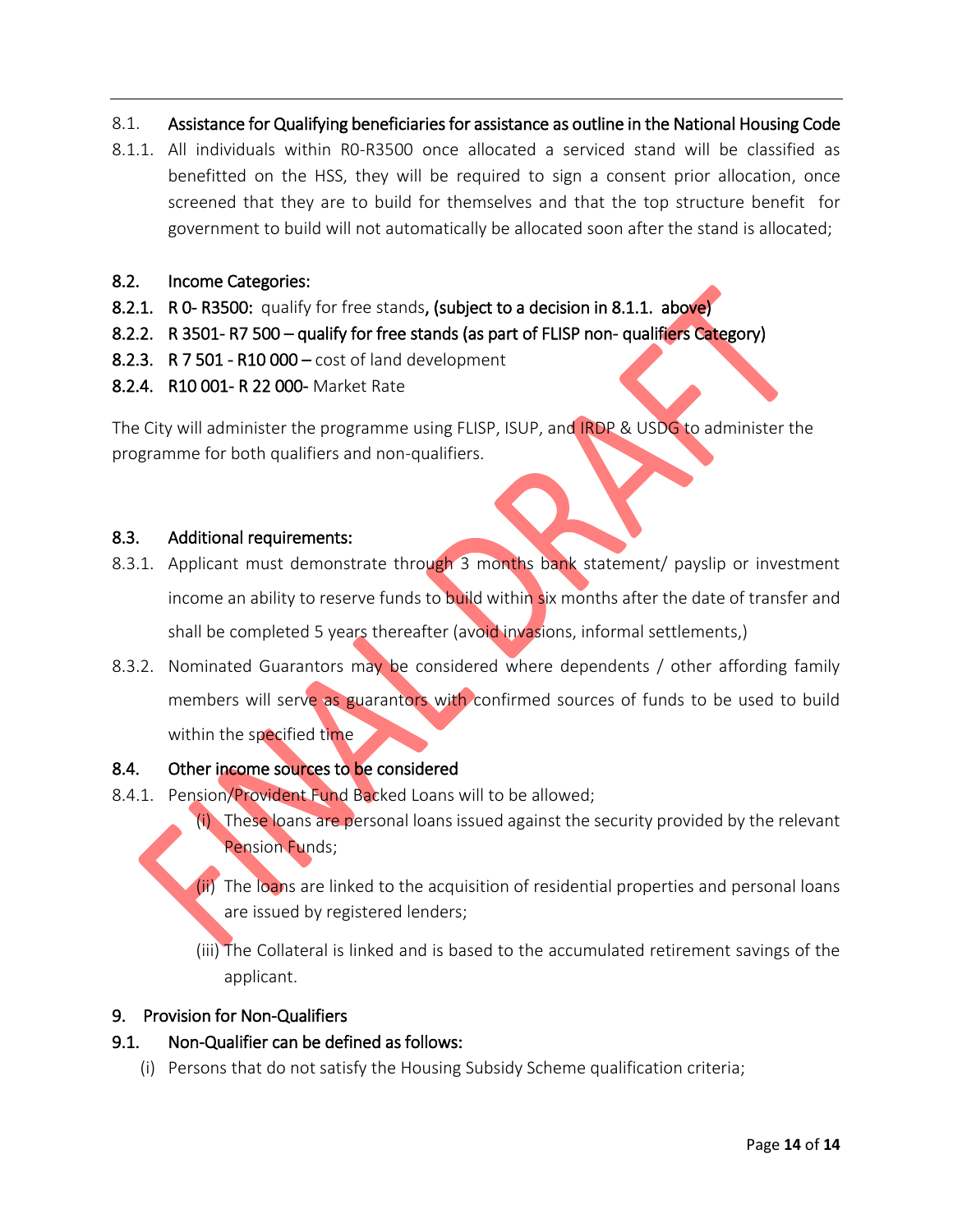- (ii) Households/persons with a monthly income exceeding the maximum income limit as approved by the Minister from time to time;
- (iii) Persons without dependents;
- (iv) Persons who are not first-time home owners;
- (v) Persons who have previously received housing assistance and who previously owned and/or currently own a residential property. Assistance may be considered on condition that access to benefits of the programme will be considered on a case by case basis to determine the facts and the approved of access; and
- (vi) Persons who do not qualify for individual subsidies and also unable to secure mortgages from the financial institutions. The policy guidelines, proposes both market and development cost related approaches to site and services.
- (vii) Monthly Household Income exceeding R3500 as approved by the Minister from time to time: These non-qualifiers are not eligible for state subsidized housing as well as mortgage housing financed by the financial institution.
	- (a) Options to beneficiaries earning between R3 501 to R10 000: In the event the beneficiary's income falls in this category, officials of the City should avail the sites at the development cost to the beneficiaries. They should also be advised of other tenure options including rental accommodation provided by the City.

(viii)Options to beneficiaries earning between R10 001 to R22 000: In the event of the Beneficiary's income being in this category, officials of the City should avail the sites at market related price. They should also advise the beneficiaries about other tenure options including rental accommodation and gap housing.

# 10. Registration with the National Housing Needs Register (NHNR)

- a) Any person who wishes to benefit under the provision of this policy shall be registered as an applicant and have their housing need captured in the NHNR
- b) An applicant who has registered his/her housing need on the NHNR, approved on the HSS but not yet allocated shall be eligible to apply to be allocated with the serviced site;

# 11. Allocation Process in Serviced Stands

The allocation of serviced stands programme should be implementation in the following manner;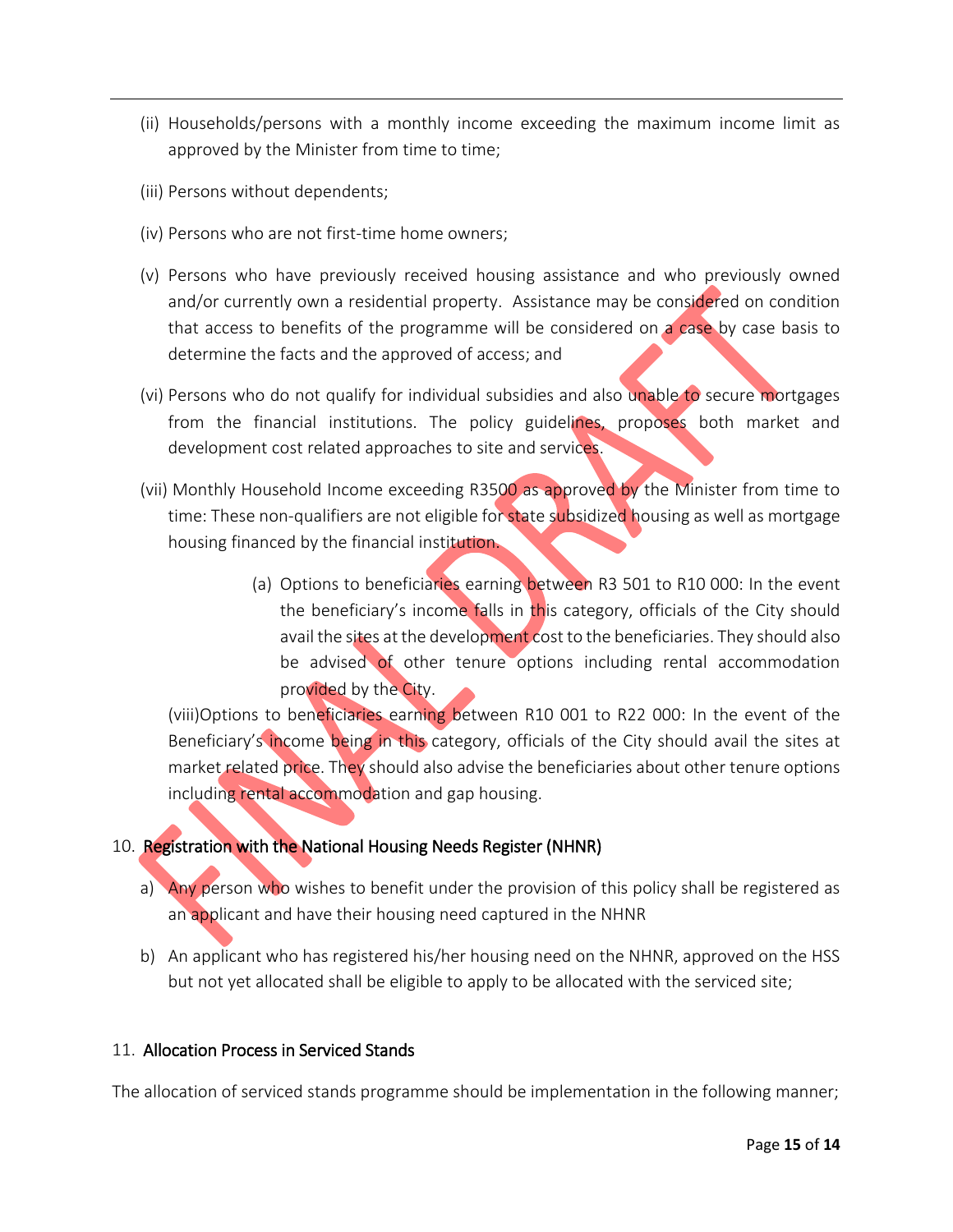- a) The allocation should enforce a clear first come first serve criteria, however , prioritization will be determined in line with section 8 (a, b, c, d, );
- b) The department to make use of the joint allocations committees and the process thereof;
- c) Only certified serviced stands should be allocated and the programme;
- d) That the purchase price of the stands to be sold to non-qualifying beneficiaries in line with the categorization in 8.2 above be equal to the cost of the development of the stand, comprising of:
- (i) Land acquisition component;  $\cdot$
- (ii) Component equal to the cost of the provision of the municipal engineering services;
- (iii) Component equal to the cost of the provision of bulk link services;
- (iv) Cost for the provision of electricity to the unit;
- (v) Cost for the provision of internal water and sanitation;
- (vi) Transfer costs; and ·
- (vii) Additional geotechnical

#### 12. Purchase Price & Acquisition process

- 12.1. Income generated through the sale of serviced stands
- 12.2. The department of Housing, Finance Directorate to set up a serviced stands disposal model in line with MFMA 2003 chapter 3, section14 subsection (2) (b) & sub section (4) & (5) to be undertaken in a fair and transparent manner;
- 12.3. The costs charged to be in line with the approved tariffs by council, as required by the Act; 12.4. The City to request an adjustment of Section 10A, retention clause from Minister for serviced stands purposes. A proposal of the term to be reduced from the original 8 year term to 5 years, in line with the allowed duration to build. This will also enable proper monitoring by the City within the 5 year term, after which full transfer may be undertaken;
- 12.5. No instalment Sale will be allowed

#### 13. The serviced stands programme may be implemented where: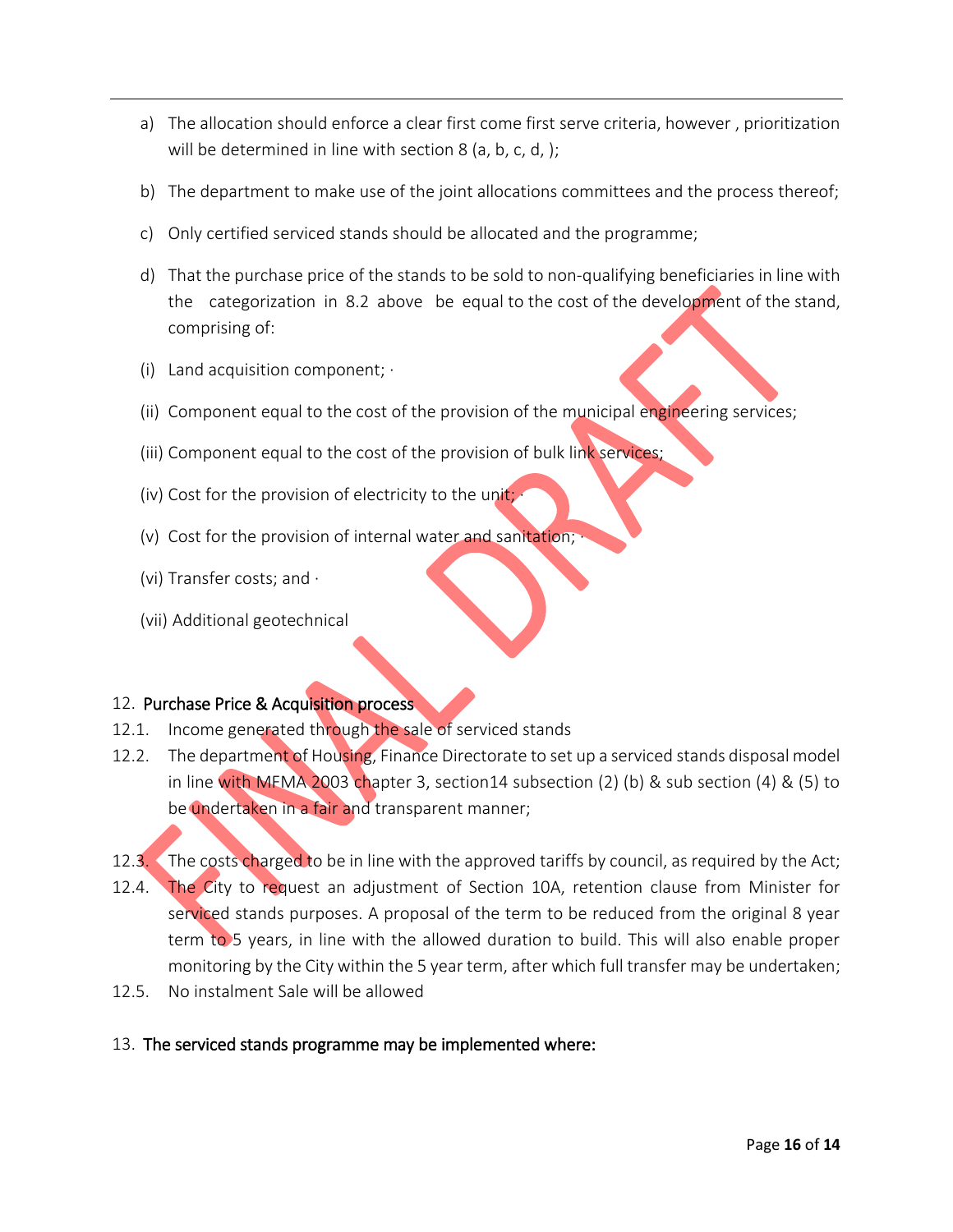- 13.1. A service stands project is undertaken in an area where unoccupied vacant land is serviced and area development plan which enforces an integrated Human Settlement; or
- 13.2. An project is undertaken in an existing township where vacant land parcels are distributed for incremental housing purposes.

## 14. Densification

14.1. The implementation of this policy should be in line with the proposed densification plan as per approved SDF. Where such plans will be affected, the municipality to review such area and agree on the proposed plan prior its implementation.

#### 15. Penalties & Sanctions for non-compliance

The following sanctions will be implemented should the beneficiary not comply with the set norms and standards for serviced stands programme:

- a) In instances where the stand owner fails to keep up to date with the payment of rates and services linked to the stand, the municipality reserves a right to expropriate in line with its policy to recover the debt owed, the department will not intervene in such instances;
- b) In instances where the stand owner neglects to secure his/her allocated site and as a result it becomes invaded, the costs related to reclaiming the site back will fall squarely on him/her;
- c) Any illegal sale of serviced stands will not be tolerated or entertained;

# 16. Deviation

- 16.1. Any application for deviation shall be addressed to the Mayor for a matter to be tabled for Council decision stating the reason for deviation
- 16.2. Every application for deviation shall be treated on its own merits and as such not be seen as the law/rule of precedence;

# 17. Effective Date of the policy

This policy comes to effect on the day being assented by the Mayor and subsequently passed as a Council Resolution for concurrence

# 18. Monitoring and Evaluation

- 18.1. Monitoring and evaluation of the policy remains the most critical area to ensure effective implementation of the policy
- 18.2. Monitoring and Evaluation unit of the Department will be responsible for monitoring, evaluation and impact assessment on the implementation phase of the policy